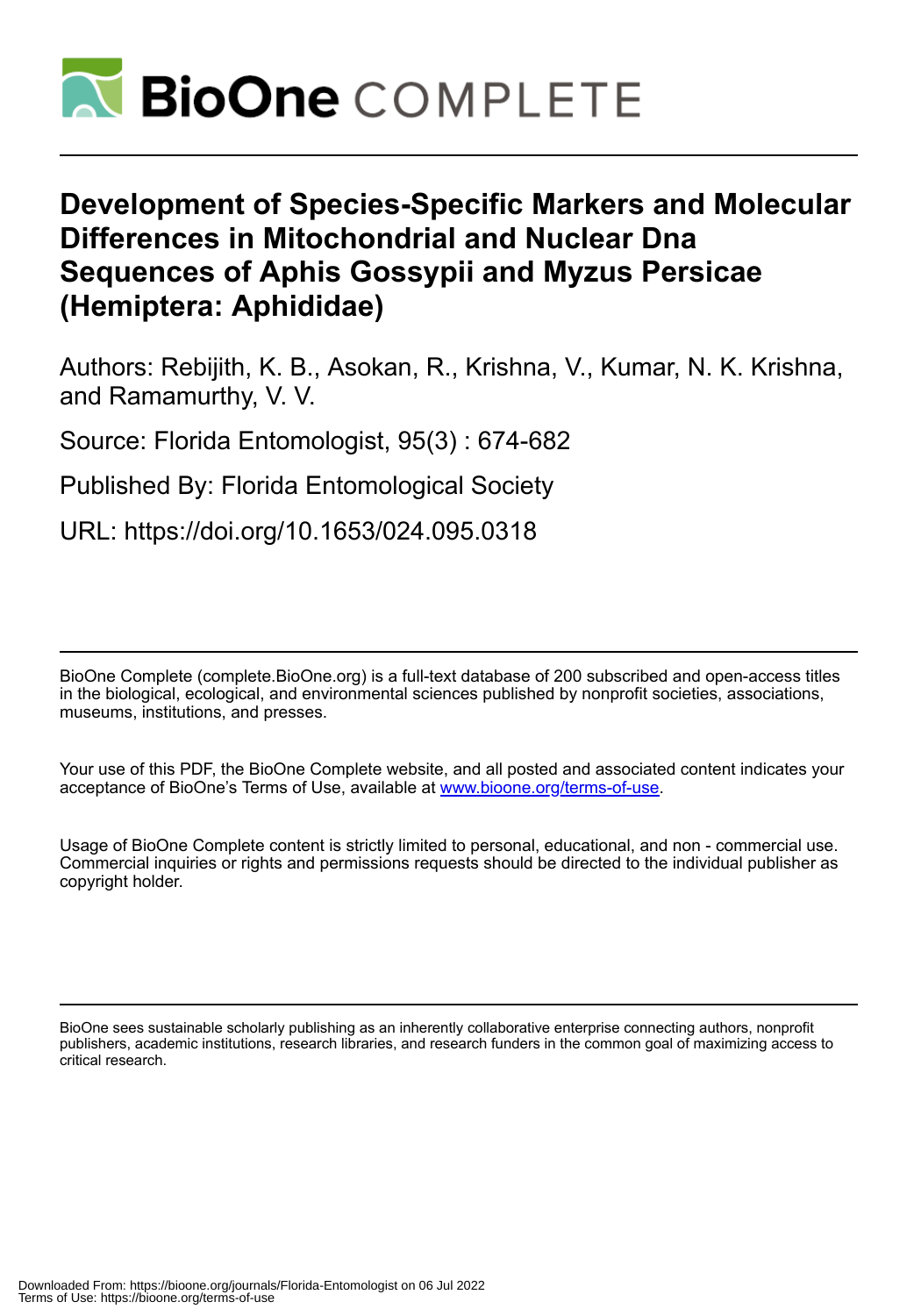# DEVELOPMENT OF SPECIES-SPECIFIC MARKERS AND MOLECULAR DIFFERENCES IN MITOCHONDRIAL AND NUCLEAR DNA SEQUENCES OF *APHIS GOSSYPII* AND *MYZUS PERSICAE* (HEMIPTERA: APHIDIDAE)

K. B. REBIJITH<sup>1,\*</sup>, R. Asokan<sup>1</sup>, V. Krishna<sup>2</sup>, N. K. Krishna Kumar<sup>3</sup> and V. V. Ramamurthy<sup>4</sup> 1 Division of Biotechnology, Indian Institute of Horticultural Research, Hessaraghatta Lake (PO), Bangalore, India-560 089

2 Department of Biotechnology and Bioinformatics, Kuvempu University, Shimoga, India

3 National Bureau of Agriculturally Important Insects (NBAII), Bangalore, India - 560 024

4 Network Project on Insect Biosystematics (NPIB), Division of Entomology, Indian Agricultural Research Institute (IARI), New Delhi, India

\* Corresponding author; E-mail: rebijith@gmail.com, asokaniihr@gmail.com

#### **ABSTRACT**

Aphids are one of the major challenges in the agricultural pest management programmes. A reliable, quick, accurate and life stage-independent method of identification of vectors such as *Aphis gossypii* Glover and *Myzus persicae* (Sulzer) is important with respect to virus transmission, insecticide resistance and biological control. The complex life cycles, significant polymorphism, immature taxonomy and absence of trained manpower make the identification of these pests difficult. On the other hand, molecular identification is not limited by the above factors and can be easily executed by a non-specialist with a little training. Since the mitochondrial cytochrome oxidase-1 (COI) exhibits maternal inherited characteristics and reliable inter-specific variation as compared to other molecular markers, species-specific markers have been developed using existing nucleotide differences in the COI partial sequences of both *A. gossypii* and *M. persicae*. These species-specific markers have proved to be adequate for the molecular identification of these species, and to corroborate their morphological identification. Molecular diversity analyses using both mitochondrial and nuclear markers showed that neither *A. gossypii* nor *M. persicae* has as much genetic variability as expected. An outcome of this investigation is the development of a technique that is useful for the quick identification of *A. gossypii* and *M. persicae*, a critical factor in understanding the epidemiology and management of the potyviruses, and also in facilitating quarantines of these 2 pests.

Key words: *Aphis gossypii*, *Myzus persicae*, species-specific marker, COI

#### **RESUMEN**

Los áfidos son uno de los retos más grandes en los programas de manejo de plagas agrícolas. Un método de identificación de vectores como *Aphis gossypii* Glover y *Myzus persicae* (Sulzer) que es confiable, rápido, preciso e independiente del estadio de la vida presente es importante con respecto a la transmisión de enfermedades por vectores, resistencia a los insecticidas y control biológico. El complicado ciclo de vida el grado de polimorfismo, la taxonomía de los inmaduros y la falta de mano de obra calificada hace difícil la identificación de estas plagas. Por otro lado, la identificación molecular no está limitada por los factores mencionados anteriormente y puede ser ejecutada fácilmente por un no-especialista con un poco de entrenamiento. Puesto que la oxidasa mitocondrial citocromo-1 (COI), exhibe características heredadas maternas y variación inter-específica confiable de en comparación con los otros marcadores moleculares, se han desarrollado marcadores específicos para las especies utilizando las diferencias que existen en los nucleótidos de las secuencias de COI parciales de *A. gossypii* y *M. persicae*. Se han demostrado que estos marcadores específicos son adecuados para la identificación molecular de estas especies, y para corroborar su identificación morfológica. Los análisis de la diversidad molecular utilizando los marcadores mitocondriales y nucleares, demostró que *A. gossypii* y *M. persicae* no tienen mucha variabilidad genética a como se esperaba. Uno de los resultados de esta investigación es el desarrollo de una técnica que es útil para la identificación rápida de *A. gossypii* y *M. persicae,* un factor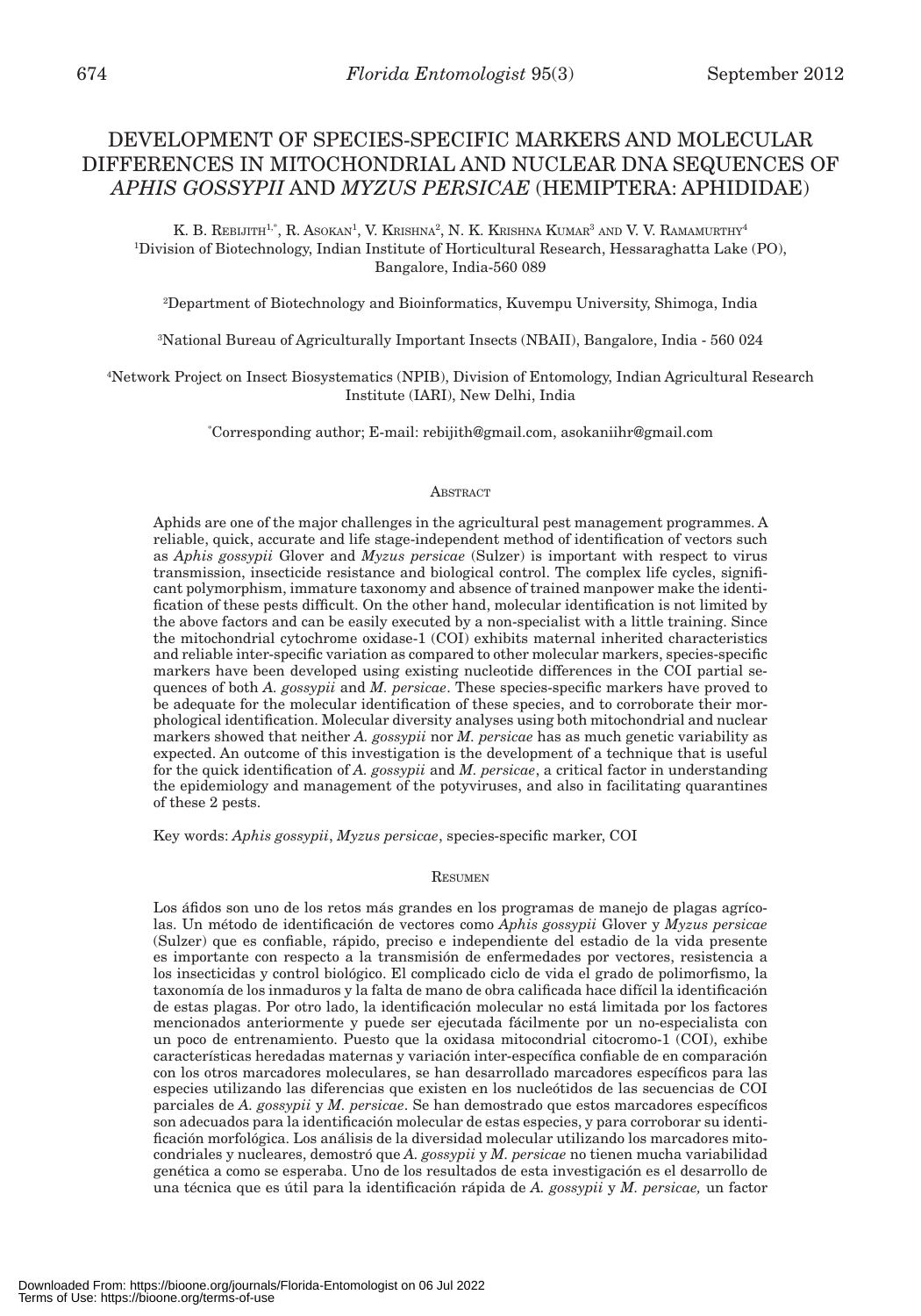crítico para entender la epidemiología y el manejo de los potivirus, y también el facilitar la cuarentena de estas 2 plagas.

Palabras Clave: *Aphis gossypii*, *Myzus persicae*, marcadores especie-específicos, COI

Predominant among the many challenges in sustaining productivity of food and nutritional security are the direct and indirect damages caused by insect pests. Management of the plant pathogens vectored by insect pest is all the more complex because of the insect factors influencing the epidemiology of the disease. Aphid transmitted viruses are numerous and predominant among the many plant viruses transmitted by insects. Aphids transmit only plant viruses, and mostly in a nonpersistent manner. However, some plant viruses are transmitted in semi-persistent and persistent way. Among the aphid vectors of viruses, the melon aphid or cotton aphid, *Aphis gossypii* Glover*,* and the green peach aphid, *Myzus persicae* (Sulzer) are predominant. While hundreds of aphid species infest plants, only a few are predominant vectors; and it is still not clear why species, such as *Aphis gossypii* and *Myzus persicae*, are effective vectors of many potyviruses transmitted in a non-persistent way, nor what factors determine these species' competence to transmit a virus.

The complex life cycles and significant polymorphism makes the identification of *A. gossypii* and *M. persicae* difficult. Their rapid and parthenogenetic reproduction and feeding behavior of aphids results inconsiderable crop damage. Their feeding can cause the induction of premature leaf senescence (Shah et al. 2005), secondary pathogen infection through fungal growth on aphid honeydew and the transmission of plant viruses, which remains the greatest threat for agricultural crops. *Aphis gossypii* and *M. persicae* are known to be capable of transmitting more than 75 plant viruses, and they are most versatile of insect vectors of plant viruses (Blackman & Eastop, 2000). In India *Papaya ringspot virus* (PRSV) is transmitted by both *A. gossypii* and *M. persicae* (Kalleshwaraswamy et al. 2007). Accurate and timely identification not limited by life stage of aphid vectors is important in elucidating the epidemiology of potyviruses, their management and also in quarantine.

Various molecular markers have been employed by researchers for species identification and molecular phylogeny studies, viz., Cytochrome b (Raboudi et al. 2005), 16S rRNA (von Dohlen & Moran 2000), 18S rRNA, 28S rRNA, 5.8S rRNA (Ji et al. 2003), internal transcribed spacers, elongation factor-1 $\alpha$  (Jernaes & Arngaad 2006; Ji et al. 2003), mitochondrial cytochrome oxidase (mtCOI) (von Dohlen et al. 2006), etc., in aphids. Mitochondrial genes, because of maternal inheritance and reliable inter-specific varia-

tion as compared to other markers (Savolainen et al. 2005), have been widely employed in studying the molecular systematics of insects (Simon et al. 1994). In our study molecular diversity analyses were carried out using both mitochondrial (mitochondrial cytochrome oxidase-1) and nuclear (elongation factor-1  $\alpha$ ) genes.

The present investigation was carried out to develop the species-specific markers for *A. gossypii* and *M*. *persicae* based on COI for life-stage independent identification, and also to carry out phylogenetic analyses based on mitochondrial cytochrome oxidase I and II (COI and COII) and elongation factor-1 $\alpha$  (EF1 $\alpha$ ).

# MATERIALS AND METHODS

Maintenance of Stock Culture and Morphological Identification

For developing species- specific markers, the *A. gossypii* and *M. persicae*, were collected on cotton (*Gossypium hirsutum* L.; Malvales: Malvaceae), and brinjal (*Solanum melongena* L; Solanales: Solanaceae**)** respectively, at the experimental farm of the Indian Institute of Horticultural Research (IIHR), Bangalore, India. Pure cultures of both species were maintained on cotton and on brinjal at room temperature (30-32 °C) and 70-90% RH. In addition to these two species, 33 different species of aphids viz. *Aphis fabae* (Theobald), *Aphis punicae* Passerini*, Aphis craccivora* Koch*, Aphis nerri* (Boyer de Fonscolombe)*, Aphis spireacola* Patch*, Melanaphis sacchari* (Zehntner)*, Melanaphis donacis* (Passerini)*, Acyrthosiphon pisum* (Harris)*, and Macrosiphum rosea* (L.), etc. were collected from the Division of Entomology, National Bureau of Agriculturally Important Insects (NBAII), Bangalore for testing the species-specific primers, which were developed in the present study. In molecular diversity studies, *A. gossypii* and *M. persicae* were collected from different host plants from different geographical locations in India (Tables 1 and 2) samples preserved in ethyl alcohol (100%) and stored at -20 °C until further use. Morphological identifications of *A. gossypii* and *M. persicae* were carried out according to Blackman (2010) prior to molecular studies.

# DNA Isolation and Polymerase Chain Reaction

Total DNA was isolated from individual *A. gossypii* and *M. persicae* from the stock culture using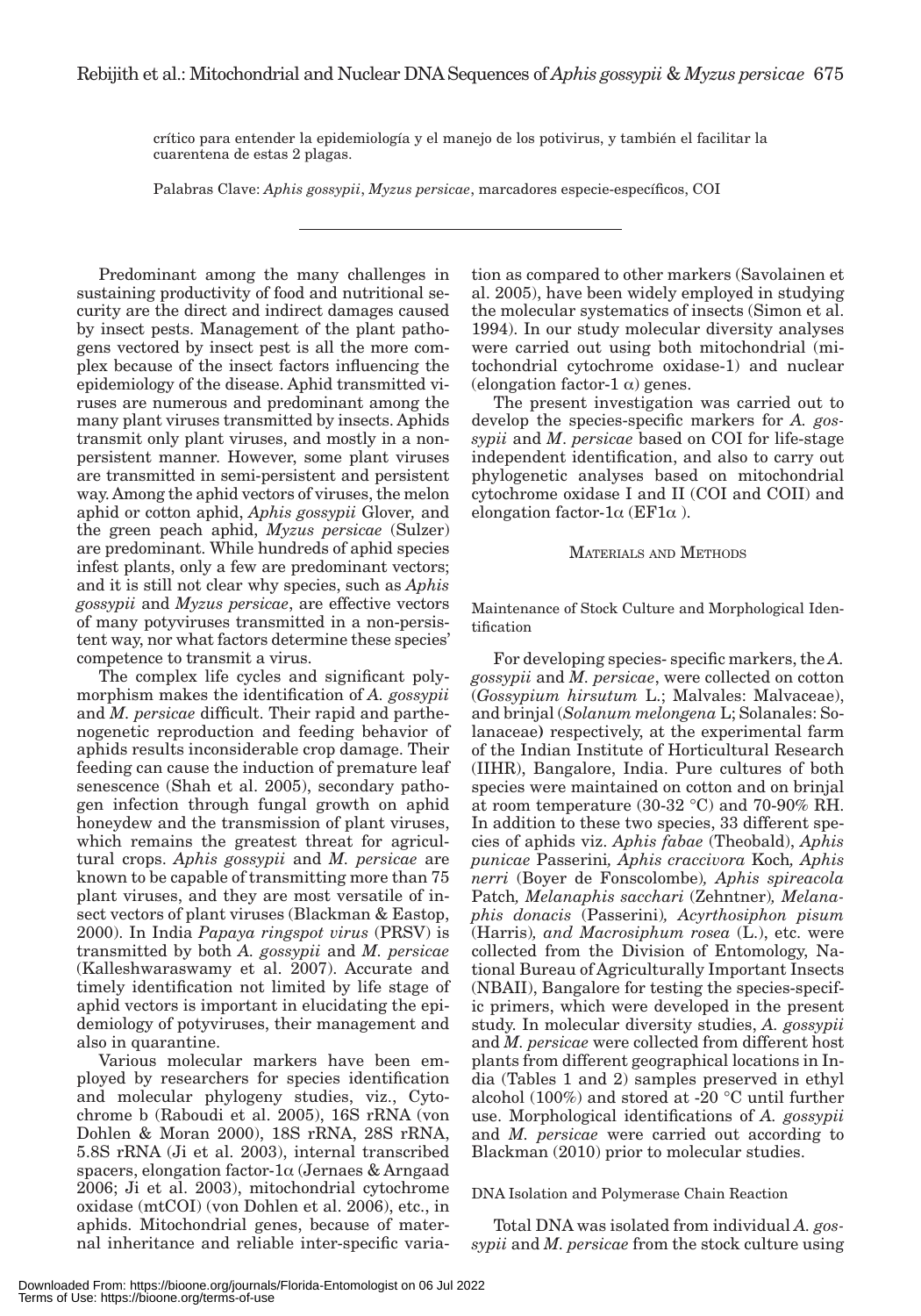TABLE 1. ANALYZED SAMPLES OF *APHIS GOSSYPII* WITH DESCRIPTION OF THE HOST PLANT, SITE OF COLLECTION AND NCBI-GEN-BANK ACCESSION NUMBERS.

|                     |                            |                              |                                    |                      | NCBI-GenBank accessions |                      |
|---------------------|----------------------------|------------------------------|------------------------------------|----------------------|-------------------------|----------------------|
| Sl. No.             | <b>Species</b>             | Host plant                   | Site of collection                 | <b>COI</b>           | COII                    | $EF1\alpha$          |
| 1<br>$\overline{2}$ | A. gossypii<br>A. gossypii | Sweet orange<br>Sweet orange | Nagpur (NRCC-1)<br>Nagpur (NRCC-2) | JQ067095<br>JQ067096 | JQ067109<br>JQ067110    | JQ690307<br>JQ690308 |
| 3                   | A. gossypii                | Sweet orange                 | Nagpur $(1)$                       | JQ067097             | JQ067111                | JQ690309             |
| 4                   | A. gossypii                | Sweet orange                 | Nagpur $(2)$                       | JQ067098             | JQ067112                | JQ690310             |
| 5                   | A. gossypii                | Cotton                       | Bangalore                          | JQ067099             | JQ067113                | JQ690311             |
| 6                   | A. gossypii                | Watermelon                   | Bangalore                          | JQ067100             | JQ067114                | JQ690312             |
| 7                   | A. gossypii                | Cotton                       | Shimoga                            | JQ067101             | JQ067115                | JQ690313             |
| 8                   | A. gossypii                | Watermelon                   | Calicut (IISR)                     | JQ067102             | JQ067116                | JQ690314             |
| 9                   | A. gossypii                | Watermelon                   | Cochin                             | JQ067103             | JQ067117                | JQ690315             |
| 10                  | A. gossypii                | Watermelon                   | Kasaragod (CPCRI)                  | JQ067104             | JQ067118                | JQ690316             |
| 11                  | A. gossypii                | Watermelon                   | Calicut (Balussery)                | JQ067105             | JQ067119                | JQ690317             |
| 12                  | A. gossypii                | Hibiscus                     | Calicut (Balussery)                | JQ067106             | JQ067120                | JQ690318             |
| 13                  | A. gossypii                | Cotton                       | Pune                               | JQ067107             | JQ067121                | JQ690319             |
| 14                  | A. gossypii                | Cotton                       | Gujarath                           | JQ067108             | JQ067122                | JQ690320             |
| 15                  | A. gossypii                | Cotton                       | Kolar                              | JQ690329             | JQ690299                | JQ690321             |
| 16                  | A. gossypii                | Cotton                       | Coimbatore (TNAU)                  | JQ690330             | JQ690300                | JQ690322             |
| 17                  | A. gossypii                | Cotton                       | Akola, Maharashtra                 | JQ690331             | JQ690301                | JQ690323             |
| 18                  | A. gossypii                | Sponge guard                 | Jaipur, Rajasthan                  | JQ690332             | JQ690302                | JQ690324             |
| 19                  | A. gossypii                | <b>Brinjal</b>               | Jaipur, Rajasthan                  | JQ690333             | JQ690303                | JQ690325             |
| 20                  | A. gossypii                | Pumpkin                      | Jaipur, Rajasthan                  | JQ690334             | JQ690304                | JQ690326             |
| 21                  | A. gossypii                | Cotton                       | Kauroli, Rajasthan                 | JQ690335             | JQ690305                | JQ690327             |
| 22                  | A. gossypii                | Cotton                       | Dausa, Rajasthan                   | JQ690336             | JQ690306                | JQ690328             |

the 'salting out' procedure adapted from Rugman Jones et al. (2006). Individual aphid specimens were pierced through one side of the abdomen by using a sterilized minute pin and placed in 0.5 mL PCR tubes containing 100 μL of TNES (10 mM Tris-HC1, pH 7.5, 1 rnM EDTA, l00 mM NaC1, 5

% Sucrose). Tubes were incubated at 37 °C for 24 h, and somewhat later, proteins were precipitated with the addition of 5 M NaCl and vigorous shaking for 30 s. Proteins were pelleted in a microfuge at 13,000 rpm for 5 min, and the supernatant was transferred to a new microfuge tube. DNA was

TABLE 2. ANALYZED SAMPLES OF *MYZUS PERSICAE* WITH DESCRIPTION OF THE HOST PLANT, SITE OF COLLECTION AND THE NCBI-GENBANK ACCESSION NUMBERS.

|                     |                            |                   |                     | NCBI-GenBank accessions |                      |                      |
|---------------------|----------------------------|-------------------|---------------------|-------------------------|----------------------|----------------------|
| Sl No.              | <b>Species</b>             | Host plant        | Site of collection  | <b>COI</b>              | <b>COII</b>          | $EF1\alpha$          |
| 1<br>$\overline{2}$ | M. persicae<br>M. persicae | Egg plant<br>Okra | Nagpur<br>Nagpur    | JQ808454<br>JQ808455    | JQ808469<br>JQ808470 | JQ808484<br>JQ808485 |
| 3                   | M. persicae                | Egg plant         | Bangalore (IIHR)    | JQ808456                | JQ808471             | JQ808486             |
| 4                   | M. persicae                | Okra              | Bangalore (IIHR)    | JQ808457                | JQ808472             | JQ808487             |
| 5                   | M. persicae                | Watermelon        | Bangalore           | JQ808458                | JQ808473             | JQ808488             |
| 6                   | M. persicae                | Watermelon        | Bangalore (IIHR)    | JQ808459                | JQ808474             | JQ808489             |
| 7                   | M. persicae                | Egg plant         | Shimoga             | JQ808460                | JQ808475             | JQ808490             |
| 8                   | M. persicae                | Egg plant         | Calicut (IISR)      | JQ808461                | JQ808476             | JQ808491             |
| 9                   | M. persicae                | Egg plant         | Calicut (Balussery) | JQ808462                | JQ808477             | JQ808492             |
| 10                  | M. persicae                | Okra              | Gujarath            | JQ808463                | JQ808478             | JQ808493             |
| 11                  | M. persicae                | Egg plant         | Jaipur              | JQ808464                | JQ808479             | JQ808494             |
| 12                  | M. persicae                | Egg plant         | Coimbatore (TNAU)   | JQ808465                | JQ808480             | JQ808495             |
| 13                  | M. persicae                | Okra              | Maharashtra (Akola) | JQ808466                | JQ808481             | JQ808496             |
| 14                  | M. persicae                | Okra              | Kolar (Karnataka)   | JQ808467                | JQ808482             | JQ808497             |
| 15                  | M. persicae                | Egg plant         | Kasaragod (CPCRI)   | JQ808468                | JQ808483             | JQ808498             |

Downloaded From: https://bioone.org/journals/Florida-Entomologist on 06 Jul 2022 Terms of Use: https://bioone.org/terms-of-use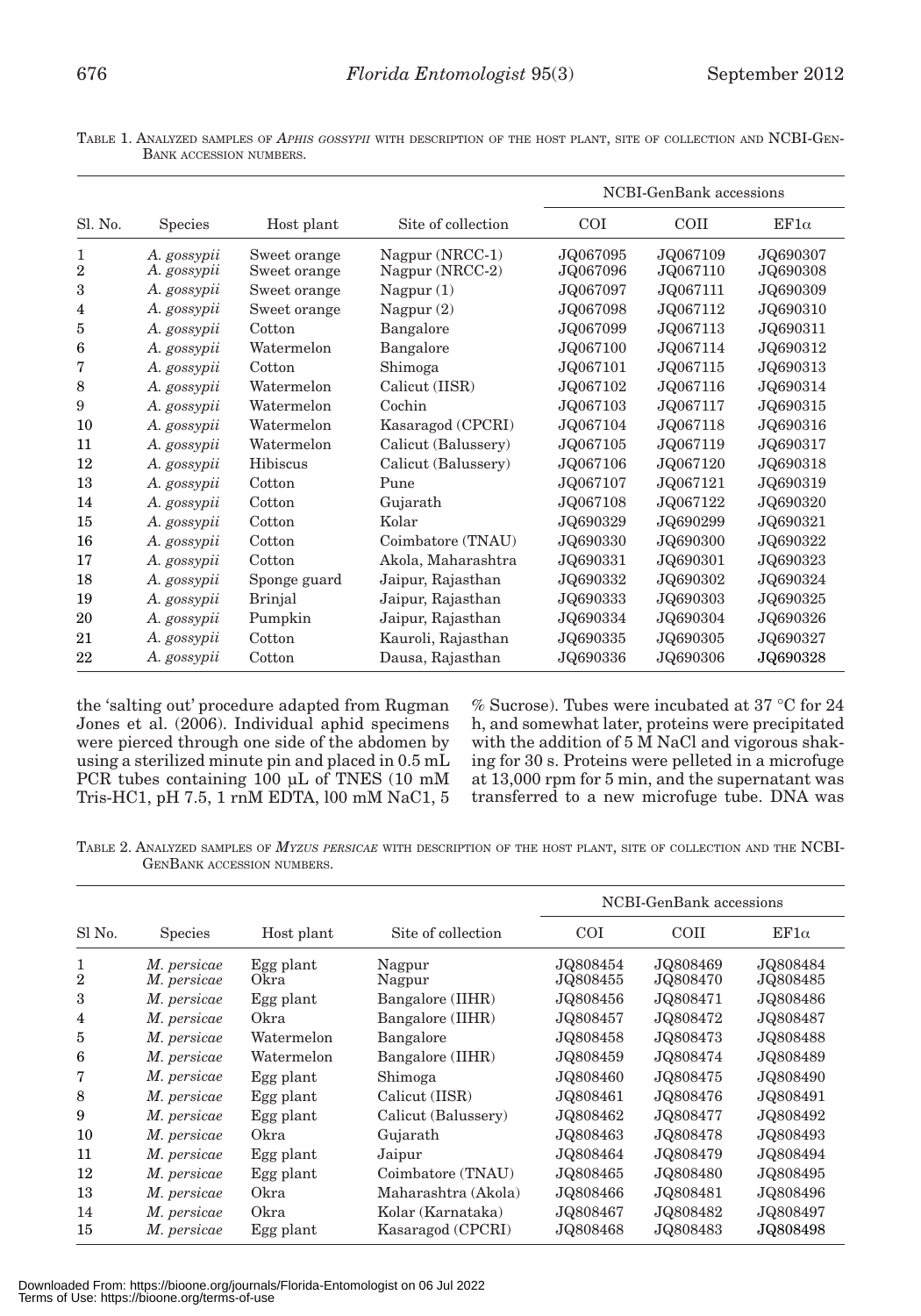precipitated from the supernatant by adding of one volume of ice-cold 100% ethanol and incubation for 1 h at -20 °C. DNA was then pelleted by centrifugation, washed in ice-cold 70% ethanol, air-dried, and finally dissolved in 30 μL of sterile distilled water. The original specimens were preserved as specimen vouchers in Entomology Division, Indian Institute of Horticultural Research.

For molecular diversity analyses, we used both mitochondrial (mitochondrial cytochrome oxidase-I and II) and nuclear (elongation factor-1  $\alpha$ ) genes (primer details in Table 3). The species- specific markers were developed using the mitochondrial cytochrome oxidase I (COI) gene, which resulted in the amplification of 658 bp fragment. PCR was carried out in a thermal cycler (ABI-Applied Biosystems, Veriti, USA) with the following cycling parameters; 94 °C for 4 min as initial denaturation followed by 35 cycles of 94 °C 30 s, (46 °C-54 °C) for 40 s, 72 °C for 40 s and 72 °C for 20 min as final extension. PCR was performed in 25 μL total reaction volume containing 20 picomoles of each primer, 10 mM Tris HCl (pH-8.3), 50 mM KCl, 2.5 mM  ${ {\rm MgCl}_2}, \, 0.25 \,$  mM of each dNTP and  $0.5{\rm U}$  of Taq DNA polymerase (Fermentas Life Sciences, Maryland, USA). The amplified products were resolved in 1.0% agarose gel, stained with ethidium bromide (10μg/mL) and visualized in a gel documentation system (UVP). For the speciesspecific primers mentioned in Table 4, PCR mix and PCR cycling parameters were the same except for the annealing temperature viz., 64 ˚C for 45 s for both *A. gossypii* and *M. persicae.*

| TABLE 3. PRIMERS EMPLOYED IN THE CURRENT STUDY. |
|-------------------------------------------------|
|-------------------------------------------------|

Molecular Cloning and Sequencing

The PCR amplified fragments were eluted using Nucleospin*® Extract II according to the manufacturer's protocol (*Macherey-Nagel, Duren, Germany) and ligated into the general purpose-cloning vector, InsT/Aclone (Fermentas GmBH, St. Leon-Rot, Germany) according to the manufacturer's protocol. Blue/white selection was carried out and all the white colonies were maintained on LBA containing ampicillin (100 mg/ml), incubated at 37 °C overnight and stored at 4 °C until further use. Plasmids were prepared from the overnight culture of the positive colonies cultured in LB broth (enzymatic casein- 10 g, yeast extract-5 g, NaCl-5 g in 1000 mL of water, pH-7.0) using GeneJET™ Plasmid Miniprep Kit (Fermentas GmBH, St. Leon-Rot, Germany) according to manufacturer's protocol, from the overnight cultures of the 5 randomly selected clones grown in LB broth. Sequencing was carried out in an automated sequencer (ABI Prism® 3730 XL DNA Analyzer; Applied Biosystems, Maryland, USA) using M13 universal primers both in forward and reverse directions.

Development of Species-Specific Markers and Molecular Diversity

Homology search was carried out using BLAST (http://www.ncbi.nlm.nih.gov), and the differences in COI sequences of *A. gossypii* and *M. persicae* were determined using the sequence alignment editor BioEdit version 7.0.5.3 (Hall 1999). Sequences for *A. gossypii* and *M. persicae*

| Region       | Gene<br>Location | Primer Name        | Sequence                                                                     | Reference              |
|--------------|------------------|--------------------|------------------------------------------------------------------------------|------------------------|
| Mitochondria | <b>COI</b>       | LCO1490<br>HCO2198 | 5'-GGTCAACAAATCATAAAGATATTGG-3'<br>5'- TAAACTTCAGGGTGACCAAAAAATCA-3'         | Hebert et al. 2003a,b  |
| Mitochondria | tRNA/COII        | $2993+$<br>A3772   | 5'-CATTCATATTCAGAATTACC-3'<br>5'-GAGACCATTACTTGCTTTCAGTCATCT-3' Normark 1996 | Stern 1994             |
| Nuclear DNA  | $EF1\alpha$      | EF3<br>EF6         | 5'-GAACGTGAACGTGGTATCAC-3'<br>5'-TGACCAGGGTGGTTCAATAC-3'                     | von Dohlen et al. 2002 |

TABLE 4. SPECIES SPECIFIC MOLECULAR MARKERS DEVELOPED FOR *APHIS GOSSYPII* AND *MYZUS PERSICAE.*

| <b>Species</b> | Primer                                                                                       | Binding Region Product size<br>(bp) | (bp) |
|----------------|----------------------------------------------------------------------------------------------|-------------------------------------|------|
| A. gossypii    | KBR(AG)-F-5'-TTCTTCTCTTAGAATTTTAATCCGATTA-3'<br>KBR(AG)-R-5'-AAGAATAGGGTCTCCCCCACCT-3'       | 43-70<br>616-643                    | 600  |
| M. persicae    | KBR(MP)-F-5'-ATCATCACTTAGAATCTTAATTCGTCTT-3'<br>KBR(MP)-R-5'-TGGTATTATATTTAAGATTGTACAAATA-3' | 43-70<br>445-472                    | 429  |

Downloaded From: https://bioone.org/journals/Florida-Entomologist on 06 Jul 2022 Terms of Use: https://bioone.org/terms-of-use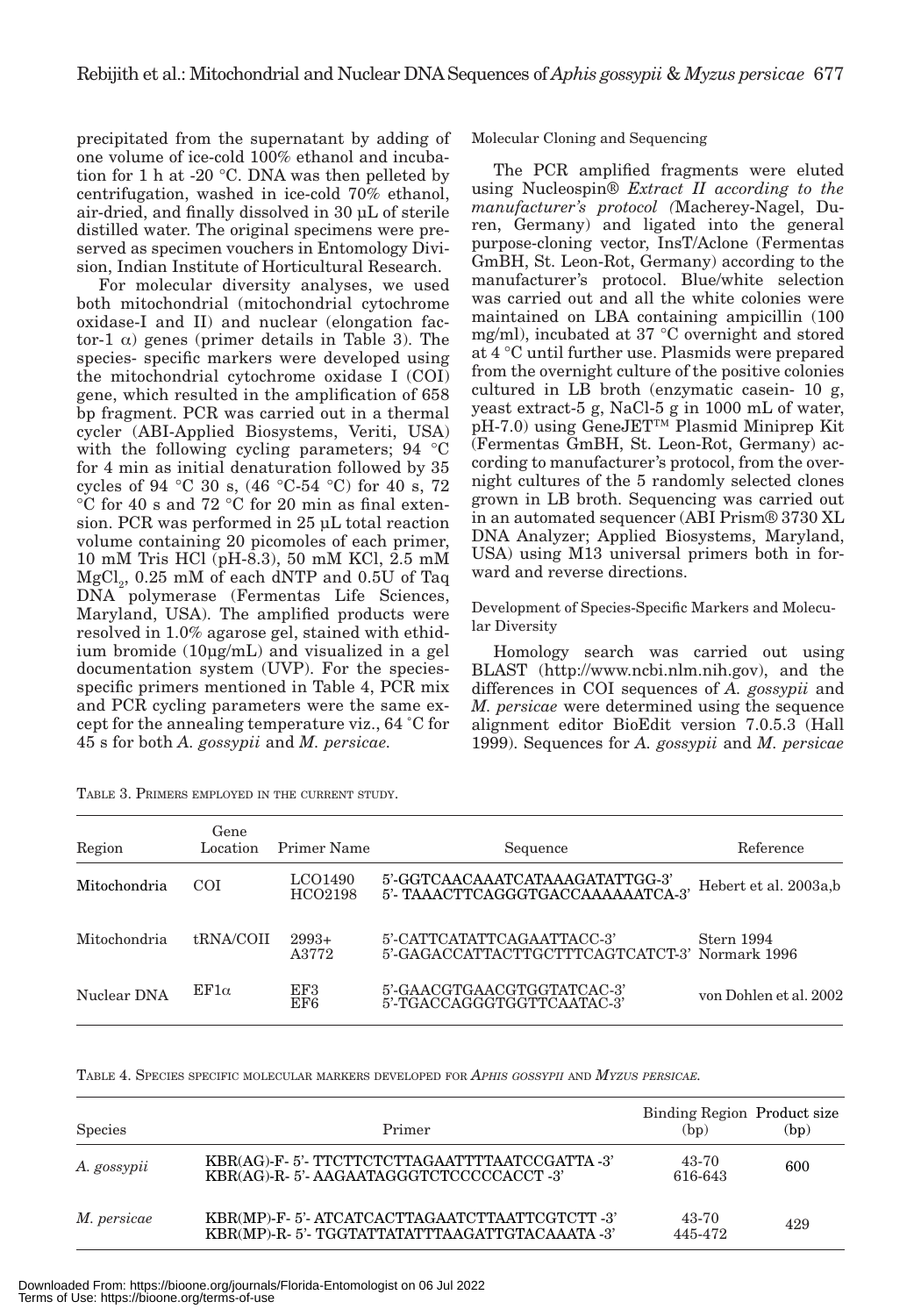were deposited with the NCBI database, and the accession numbers are recorded in Tables 1 and 2. To develop the species-specific markers for *A. gossypii* and *M. persicae*, 5 sets of forward and reverse primers were synthesized based on the variable regions in the aligned sequences of the same (Fig. 1). The primers thus designed were validated both on identified *A. gossypii* and *M. persicae* (8 specimens each) and 5 each of the unidentified test specimens collected on cotton and brinjal. The PCR amplified fragments resulting from species-specific markers for *A. gossypii* and *M. persicae* were further cloned, sequenced and analyzed as above. In order to validate the species-specific primer specificity, we tried cross amplification through PCR for both the primer sets developed in the present study with 33 different species of aphids viz. *Aphis fabae* (Theobald)*, Aphis punicae* Passerini*, Aphis craccivora* Koch*, Aphis nerii* Boyer de Fonscolombe*, Aphis spiraecola* Patch*, Melanaphis sacchari* (Zehntner)*, Melanaphis donacis* (Passerini)*, Acyrthosiphon pisum*  (Harris)*, and Macrosiphum rosea* (L.), etc., which were morphologically identified and collected from National Bureau Agriculturally Important Insects, Bangalore (DNA barcodes for all these 35 species were developed and submitted to both iBOL and NCBI, unpublished data).

# Sequence Analysis

All the sequences generated in the present study, corresponding to COI, COII and  $EFA$  was aligned using BioEdit. 4. 0 program using Clustal W. The alignment was further analyzed using MEGA.4.0 (Kumar et al. 1993). Maximum- Parsimony (MP) and Neighbour-Joining (NJ) trees were constructed using the Kimura-2-parameter (K2P) distance model (Kimura 1980; Saitou & Nei 1987). All the corresponding sequences for different mitochondrial and nuclear markers of *A. gossypii* and *M. persicae* were deposited in the NCBI-GenBank. Phylogenetic analyses were carried out by Maximum Parsimony (MP) and Bayesian approach using PAUP v4b10 (Swofford, 1998)**.**

### RESULTS AND DISCUSSION

The PCR amplicon of the same size (approx.700 bp) was amplified for both *A. gossypii*  and *M. persicae* and the sequences showed that the total nucleotide length obtained was 709 bp for both *A. gossypii* and *M. persicae.* The BLAST search for all of the sequences generated in the present study showed that the sequences had the similarity for the respective species. Alignment of the COI sequences for *Aphis gossypii* (HM237329) and *Myzus persicae* (HM237331) in BioEdit v.7.0 showed that there were variations in 60 nucleotides out of 658 amounting to 9% difference between *A. gossypii* and *M. persicae* (Fig. 1). Species-specific markers require only customary PCR which is readily available, rapid and inexpensive. Out of 5 primer sets identified each for *A. gossypii* and *M. persicae*, 1 primer set, viz.,  $KBR(AG)$ -F &  $KBR(AG)$ -R and  $KBR(MP)$ -F & KBR(MP)-R, could successfully identify *A. gossypii* and *M. persicae*, respectively (Table 4, Fig. 2). These species-specific markers amplified an expected fragment size of 600 bp and 429 bp

|                                                    | 10                                                                                                                                                                                                                                        | 20  |                                         | 30 40 50 60 70 80 90 100 |  |  |  |
|----------------------------------------------------|-------------------------------------------------------------------------------------------------------------------------------------------------------------------------------------------------------------------------------------------|-----|-----------------------------------------|--------------------------|--|--|--|
| HM237329 Aphis gossypii<br>HM237331 Mysus persicae | المتما وتما ومساحتها وتمارسوا وتمرا وتمرا وتمرا وتمرا وتمرا وتمرا وتمرا وتمامسا وتماسط وتباريها<br>AACT TT ATA TT TTT TA TTT GG TAT TT GAT CA GGT ATA AT TGG TTCTT CT CTT AGAAT TT TAA TC CGATT AGAATT AA GTC AAATT AA TTC AA TTA TT AAT  |     |                                         |                          |  |  |  |
|                                                    | 110                                                                                                                                                                                                                                       |     | 120 130 140 150 160 170 180 190 200     |                          |  |  |  |
| HM237329 Aphis gossypii<br>HM237331 Mysus persicae | المتما المتما المتما المتما المتما المتما المتما المتما لمتما المتما لمتما المتما المتما المتما المتما المتم<br>AATAAT CAATT ATA TAATG TAATT GT TACAATTCATGCT TTT AT TAT AATTT TT TTT AT AAC TATACCAATC GTT AT TGGAGGTT TT GGAAATTGAT TAA |     |                                         |                          |  |  |  |
|                                                    | 210                                                                                                                                                                                                                                       | 220 | 230 240 250 260 270 280 290 300         |                          |  |  |  |
| HM237329 Aphis gossypii<br>HM237331 Mysus persicae | المتطربينا المتطربين المتطربين المتمل لمتنا والمتحا والمناطق المتحا والمتحا والمحامي المتحا لمتحا لمتحا<br>TTCCTATAATAATAGGATGTCCAGATATATCTTTTCCACGACTAAATAATATTAGATTCTGATTATTACCACCCTCATTAATAATAATAATTTGCAGATT                           |     |                                         |                          |  |  |  |
|                                                    |                                                                                                                                                                                                                                           |     | 310 320 330 340 350 360 370 380 390 400 |                          |  |  |  |
| HM237329 Aphis gossypii<br>HM237331 Mysus persicae | المتما المتما المتما المتما المتمار لمنتمل لمتما المتمار لمتمار لمتمار لمتمار لمتمار لمتمار لمتمار لمتمار للمنا<br>TATAAT TAATAACGGAACAGGAACAGGAT GAACTATT TA TOCAC CIT TA TCAAA TAA TATTG CT CATAA TAT AT CAGTAGAC TT AAC TA TIT TT TCC  |     |                                         |                          |  |  |  |
|                                                    | 410                                                                                                                                                                                                                                       |     | 420 430 440 450 460 470 480 490 500     |                          |  |  |  |
| HM237329 Aphis gossypii<br>HM237331 Mysus persicae |                                                                                                                                                                                                                                           |     |                                         |                          |  |  |  |
|                                                    | 510                                                                                                                                                                                                                                       |     | 520 530 540 550 560 570 580 590 600     |                          |  |  |  |
| HM237329 Aphis gossypii<br>HM237331 Mysus persicae | بالمتنا ويتبارغ بماردتنا وتتنازعون المتنازعينا وتنبار وتنازعتنا وتتنازعون المتراسين والمنازعتين وتنازعت<br>TATT TC CAT GATCAAT TTT AA TTA CAGCT AT ATT ATT AATTT TATCC TT ACC TG TAT TAGCT GG TGC TATT ACT ATT ACT AGC AGATC GAAAT TT AAA |     |                                         |                          |  |  |  |
|                                                    | 610                                                                                                                                                                                                                                       | 620 | 630 640 650                             |                          |  |  |  |
| HM237329 Aphis gossvpii                            | وتمار ومنازعتها وممارستها وممارستا وممارستا وممارسته<br>TACA TCATT TT TTGAT CCA GCAGG TG GGG GA GAC CCT AT TCT TTATCAA CAT TT ATT T                                                                                                       |     |                                         |                          |  |  |  |
| HM237331 Mussic nercicae                           | TCC GATACTG                                                                                                                                                                                                                               |     |                                         |                          |  |  |  |

Fig 1. Consensus sequence of 658 bp from the mitochondrial cytochrome oxidase I (COI) gene for the Bangalore strain of *Aphis gossypii* and *Myzus persicae.*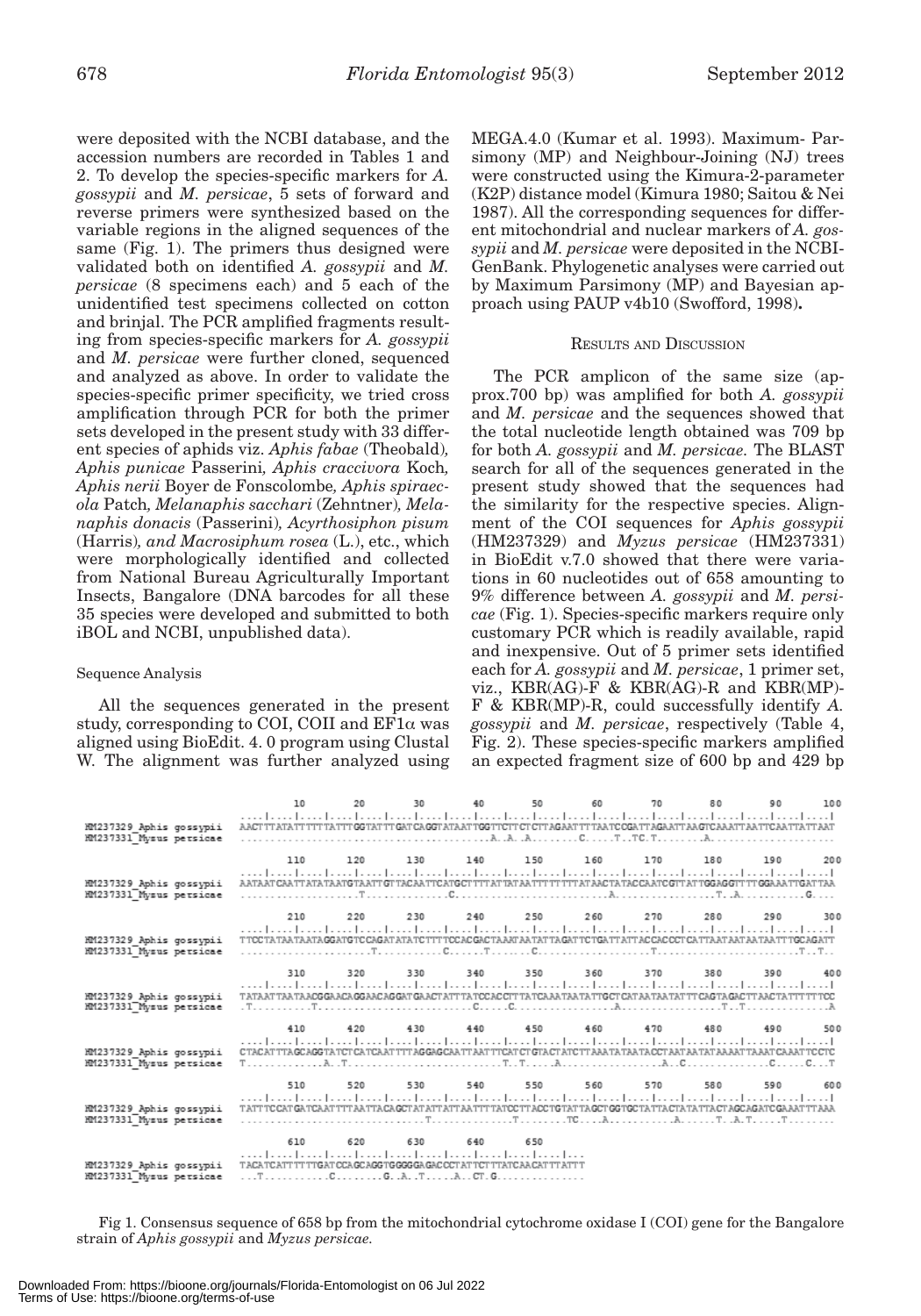

Fig. 2. Validation of species-specific markers for *Aphis gossypii* and *Myzus persicae* {M - 100bp DNA ladder (Fermentas). 1. and 2. PCR amplified product (LCO/ HCO) *A. gossypii* and *M. persicae* respectively, 3. *A. gossypii* - molecular specific marker, 4. *M. persicae* - specific molecular marker.

for *A. gossypii* and *M. persicae*, respectively. The same fragments were cloned, sequenced and the BLAST search of these sequences obtained using species-specific markers showed the similarity for the respective species. Similar amplicon sizes were obtained from test specimens of aphids collected on cotton and brinjal.

The validation of the species specific primers, which were developed in the present study, were carried out, by employing PCR using both these primers and genomic DNA isolated from 33 different species of aphids, which were morphologically identified and collected from NBAII. No PCR reactions produced amplification, including nonspecific amplicons, where the PCR mix and PCR cycling conditions were kept the same, including the annealing temperature, viz., 64 °C for 45 s for all the reactions. However the applicability of these primers on other populations of *A. gossypii* and *M. persicae* within and outside India will depend on variations in the nucleotide sequences both in forward (43-70 for both *A. gossypii* and *M. persicae* ) and reverse primer binding regions (613-643 and 441-472 for *A. gossypii* and *M. persicae* respectively).

Comparison of forward primer binding regions for *A. gossypii* (HM237329) with other 129 existing COI sequences (sequences generated in the present study and from NCBI-GenBank database) showed that there were variations at the 43rd position. One accession had A and another had C instead of T, at the 54th position. One accession had T instead of G at the 59th position. One accession had C instead of T and at the 70th position. Four accessions had G instead of A in all the other sequences. Similarly in the reverse primer binding region, which was compared, and

which showed that there were variations at the 622nd position. One accession had T instead of A at the 623rd position. One accession had A instead of G at the 633rd position. Two accessions had T instead of A in all the other sequences.

A comparison of the forward primer binding region for *M. persicae* with 35 existing COI sequences (sequences generated in the present study and from NCBI-GenBank database) showed that there were no variations in any of the nucleotide positions; whereas in the reverse primer binding region such comparison showed that there were variations in the 451st position. Two accessions had C instead of T in all sequences. In this regard, development of degenerate primers would be a valuable tool in identifying the other populations of *A. gossypii* and *M. persicae* throughout the world independent of life stages and sex (Asokan et al. 2011). Other criteria to be taken into consideration while developing a species-specific marker for aphid species are intra- and inter-specific variations (Foottit et al. 2008; Shufran et al. 2004). Molecular identification using a speciesspecific marker is an advantage where there is polymorphism in the target species. Development of species-specific markers for *A. gossypii* and *M. persicae* would be of immense value to identify these vectors at any of the developmental stages (egg, nymph or adult). Previously Shufran & Puterka (2011) demonstrated the utility of COI in identification of aphid eggs and undescribed morphs found in wheat (*Triticum* spp.) or barley (*Hordeum vulgare* L.), but here the additional cost was that of sequencing. The species-specific markers that have been identified in this study will enable even a non- specialist to identify the target species, *A. gossypii* and *M. persicae* at any developmental stage without the aid of sequencing.

The intraspecific variations associated with host utilization is the most frequent and familiar phenomenon shown by phytophagous insects (Mopper & Strauss 1997; Margaritopoulos et al. 2006). Massutti & Chavigny (1998) reported host associated genetic differentiation in *A. gossypii* using Random Amplified Polymorphic DNA (RAPD) markers. In our present study, we targeted *A. gossypii*, a species in which there is already evidence of intraspecific variation with respect to host associated reproductive performance and related traits i.e., on chrysanthemum, cucumber (*Cucumis sativus* L.) and cotton (Margaritopoulos et al. 2006). Using morphological traits Margaritopoulos et al. (2006) proved the existence of the taxonomic status of the Compositae and Non-Compositae forms of *A. gossypii*, and they suggested the molecular work for the confirmation of the same. In this regard, it is necessary to analyze the molecular diversity in *A. gossypii* and *M. persicae* considering the fact that they are major vectors of many plant viruses*.* Comparison of the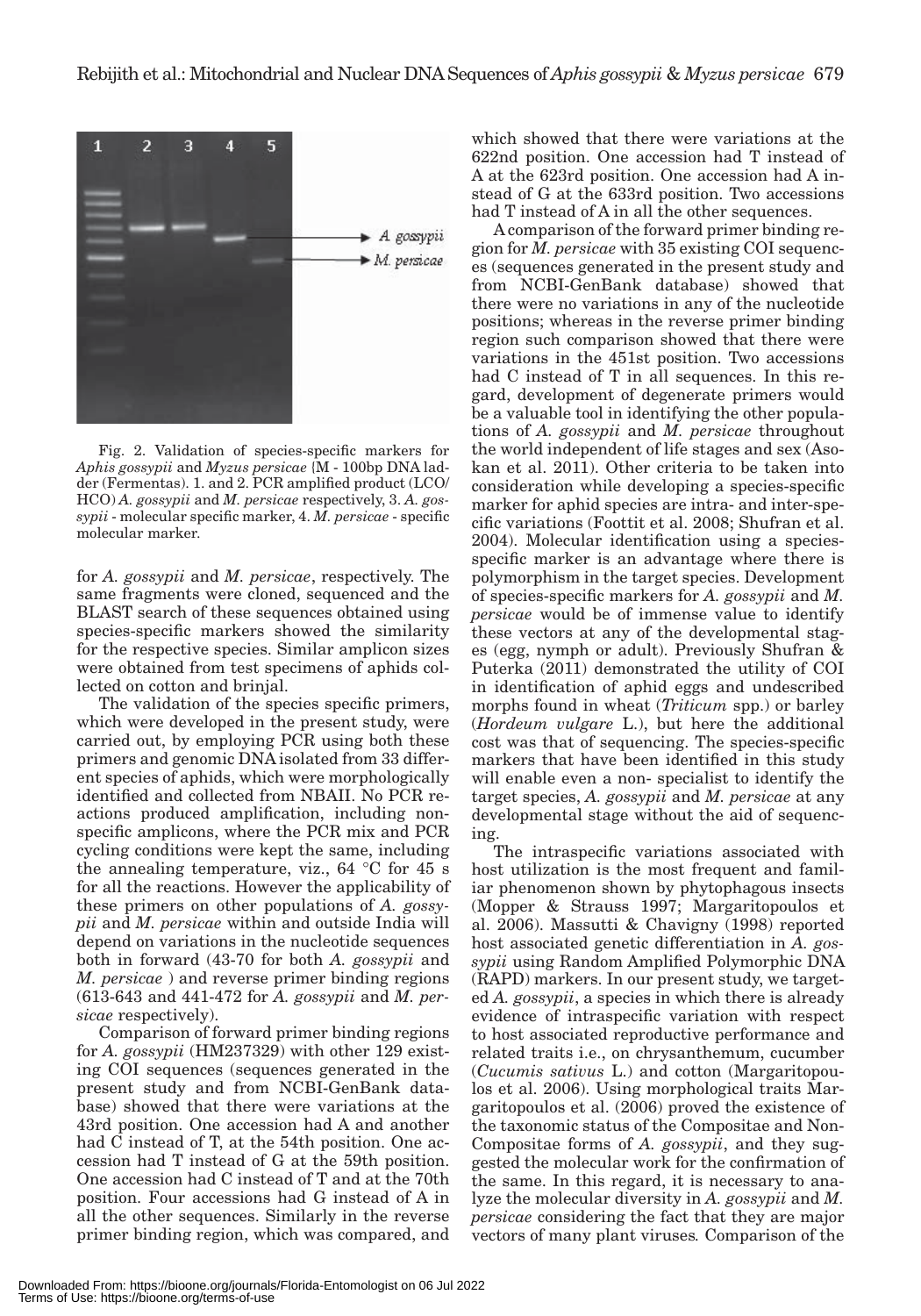

Fig 3. Maximum-Parsimony (MP) tree with bootstrap support (1000 replicates) showing clustering of *Aphis gossypii* (collected from different geographical locations and on different host plants) from the combined datasets of both nuclear and mitochondrial sequences. *Aphis craccivora* used as an out group in the analysis.

COI, COII and  $EFA$  sequences of 22 populations of *A. gossypii* and 15 populations of *M. persicae,*  collected from various geographical locations in India and on various host plants showed that were very few nucleotide variations among them, and the phylogram (Figs. 3 and 4) suggested that there are neither cryptic (sub) species nor biotypes existing in India.

The datasets for COI, COII and  $EFi\alpha$  were combined based on the ILD test performed using PAUP.4.0. The Maximum Composite Likelihood Estimate of the Pattern of Nucleotide Substitution for *A. gossypii* sequences was performed using MEGA 4.0 (Tamura et al. 2007). The reliability of the clustering pattern in the trees was determined by the bootstrap test, with 1000 replications. The *A. gossypii* nucleotide frequencies were 0.343 (A), 0.359 (T), 0.164 (C) and 0.133 (G). The base composition of these 3 gene fragments was biased toward Adenine (A) and Thymine (T), which together constituted 70.2% of the total. The overall transition (ti)/ transversion (tv) bias of *A. gossypii* nucleotide sequence was  $R = 1.007$ , where

 $R = [A^*G^*k_1 + T^*C^*k_2] / [(A+G)^*(T+C)].$  Codon positions included were 1st + 2nd + 3rd + Noncoding. For *M. persicae*, the nucleotide frequencies were 0.34 4 (A), 0.361 (T), 0.155 (C) and 0.14 (G). As in the previous case the base composition of 3 gene sequences were biased towards Adenine and Thymine, with an estimated frequency of 70.5% of the total. The overall transition/transversion ratio was 0.3. Summary statistics for the different substitutional changes are shown in Tables 5 and 6.

Further analysis carried out using the acquired sequences from NCBI-GenBank corresponding to COI for both *A. gossypii* and *M. persicae,* revealed that there are very few sequence variations. This suggests that genetic structuring in terms of sub (cryptic) species, biotypes or host-associated genetic differences etc., associated with both *A. gossypii* and *M. persicae* were not evidenced using COI sequences of the world population. Both *A. gossypii* and *M. persicae* can exhibit phenotypic plasticity (Rosenheim et al. 1994; Blackman & Spence 1994) in response to the morphology of the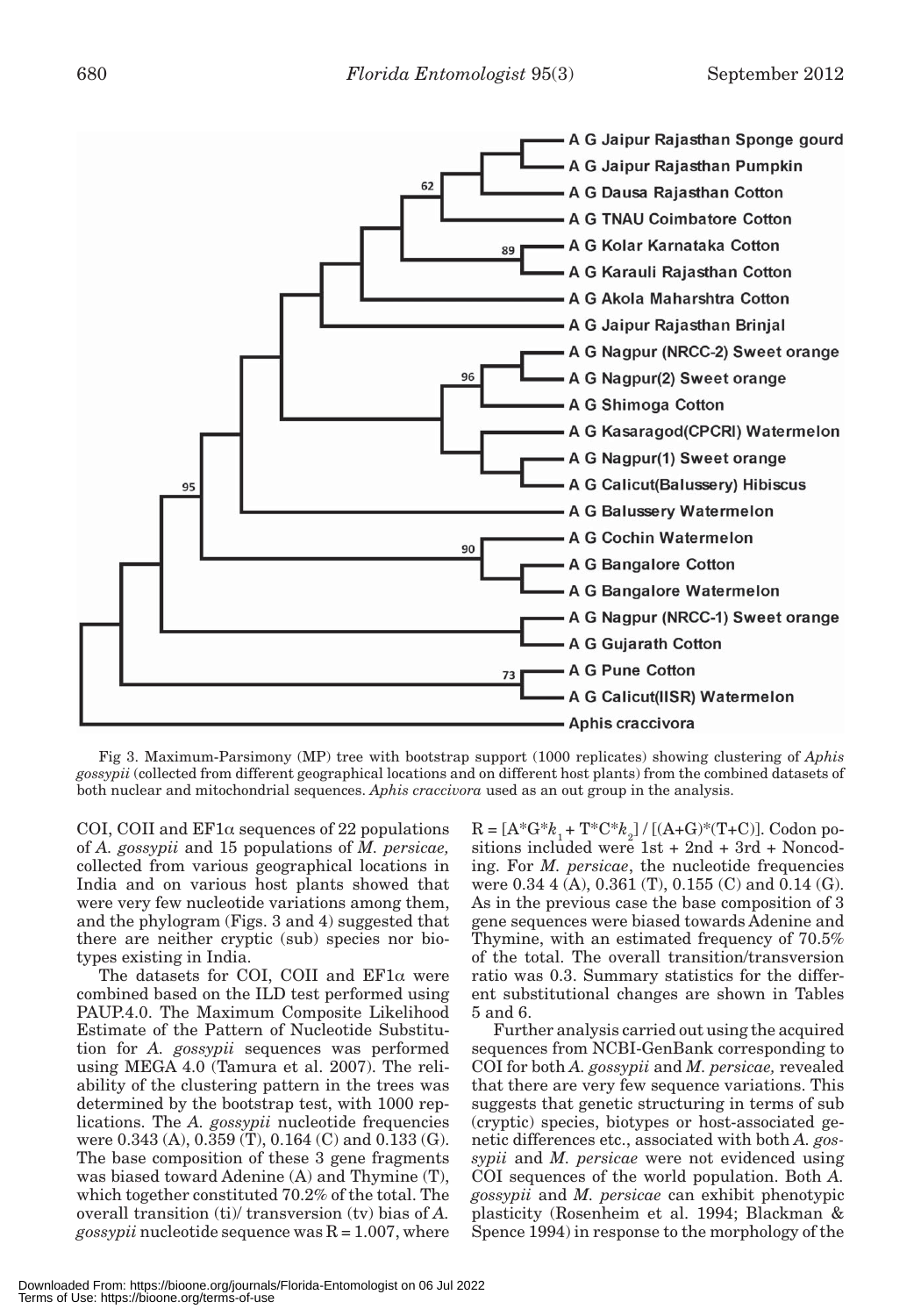

Fig 4. Maximum-Parsimony (MP) tree with bootstrap support (1000 replicates) showing clustering of *Myzus persicae* (collected from different geographical locations and on different host plants) for both nuclear and mitochondrial datasets. *Aphis craccivora* used as an out group.

host plants of the samples; and also temperature can affect both isometric and allometric growth in aphids (Blackman & Spence 1994). Our study undoubtedly proved that these morphological variations of *A. gossypii* and *M. persicae* are not reflected in their genetic structure, and can be the result of host plant morphology and environmental factors affecting aphid growth and development.

# **CONCLUSION**

In the present study, we showed the utility of species-specific markers which can be used for reliable species identification of *A. gossypii* and *M. persicae* amongst many other aphid species, which are morphologically and genetically close.

TABLE 5. MAXIMUM COMPOSITE LIKELIHOOD ESTIMATE OF THE PATTERN OF NUCLEOTIDE SUBSTITUTION FROM  $22$ POPULATIONS OF *APHIS GOSSYPII*.

|                      | А     | т     | C    | G    |
|----------------------|-------|-------|------|------|
| A                    | --    | 6.69  | 3.06 | 9.95 |
| $\tilde{\mathbf{T}}$ | 6.39  | --    | 8.5  | 2.47 |
| $\mathbf C$          | 6.39  | 18.58 | --   | 2.47 |
| G                    | 25.74 | 6.69  | 3.06 | _    |

Each entry shows the probability of substitution from one base (row) to another base (column) instantaneously. Only entries within a row should be compared. Rates of different transitional substitutions are shown in bold and those of transversional substitutions are shown in italics.

Thus, our work will help in rapid, accurate, life stage and color morph independent identification of these aphid vectors, which in turn will help in further elucidating the epidemiology of potyviruses, their management and be of value in the operation of quarantines. Also we showed that both *A. gossypii* and *M. persicae* are individual cosmopolitan and polyphagous species, which do not have any cryptic (sub) species or biotypes.

#### **ACKNOWLEDGMENTS**

We gratefully acknowledge the financial support received from the Indian Council of Agricultural Research (ICAR), New Delhi through the XIth Plan Network Project on Insect Biosystematics (NPIB). Our thanks are due to the Director, Indian Institute of Horticultural Research,

TABLE 6. MAXIMUM COMPOSITE LIKELIHOOD ESTIMATE OF THE PATTERN OF NUCLEOTIDE SUBSTITUTION FROM  $15$ POPULATIONS OF *MYZUS PERSICAE.*

|             | А     | т                        | C    | G    |
|-------------|-------|--------------------------|------|------|
| A           |       | 12.03                    | 5.18 | 4.66 |
| T           | 11.46 | $\overline{\phantom{0}}$ | 5.18 | 4.66 |
| $\mathbf C$ | 11.46 | 12.03                    | _    | 4.66 |
| G           | 11.46 | 12.03                    | 5.18 | _    |

Each entry shows the probability of substitution from one base (row) to another base (column) instantaneously. Only entries within a row should be compared. Rates of different transitional substitutions are shown in bold and those of transversional substitutions are shown in italics.